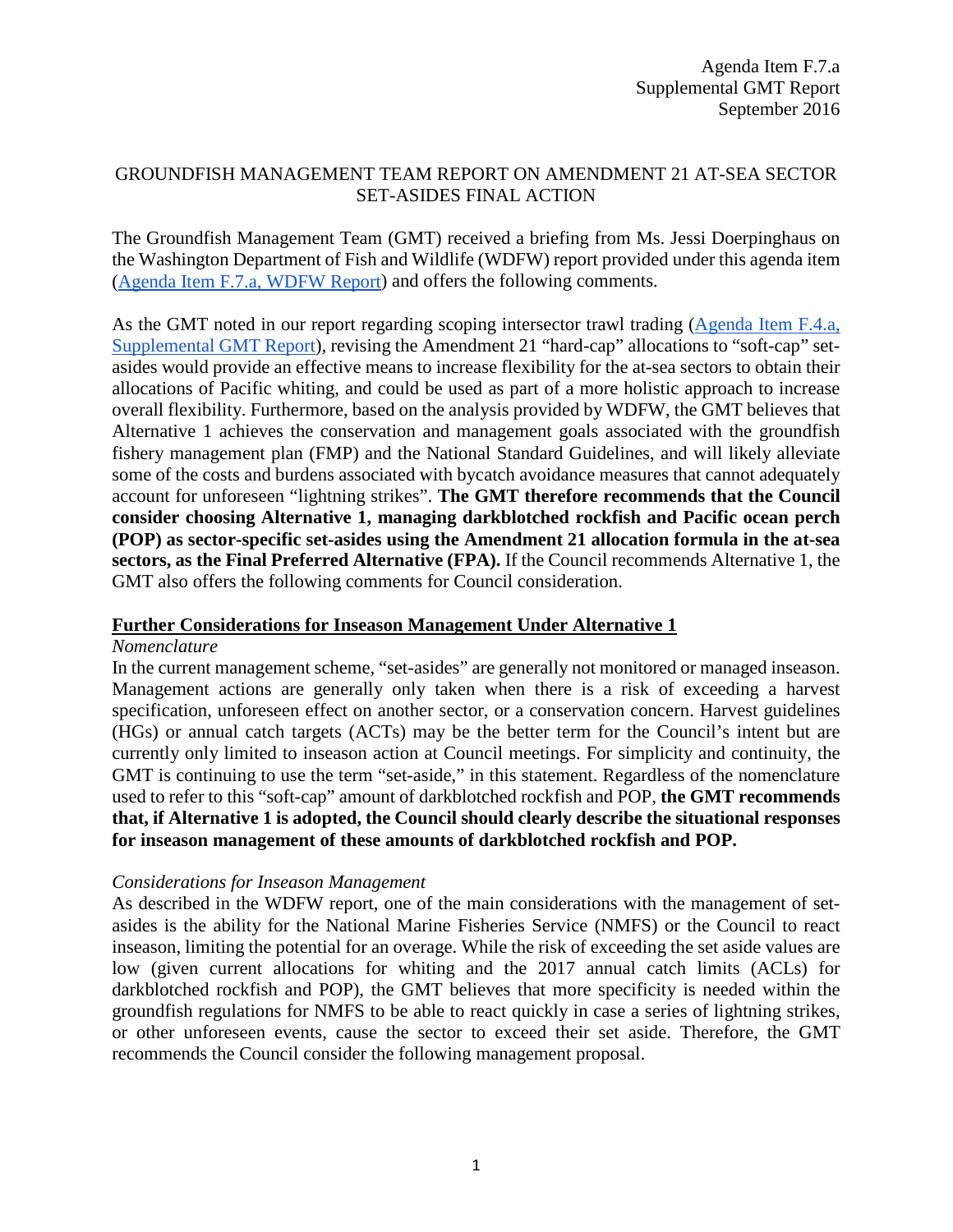### *Inseason Management Proposal*

It is the GMT's understanding that the Council's intent thus far in this proposed action was to give NMFS the automatic action authority to make adjustments to at-sea fishery management measures in certain circumstances. Those circumstances would parallel those already in groundfish regulations (see flowchart below), i.e. when the harvest specification is at risk of being exceeded, there is an unforeseen impact on another fishery, or if there is a conservation concern. Furthermore, there may be additional mechanisms to limit the exceedance of a set-aside, which may or may not meet the circumstances already described in regulation. To facilitate the Council discussion of situational responses for inseason management of set-aside amounts for darkblotched rockfish and POP, the GMT offers the following proposal.



1/ Under these circumstances, under Alternative 1, the Council could choose for NMFS to take automatic action.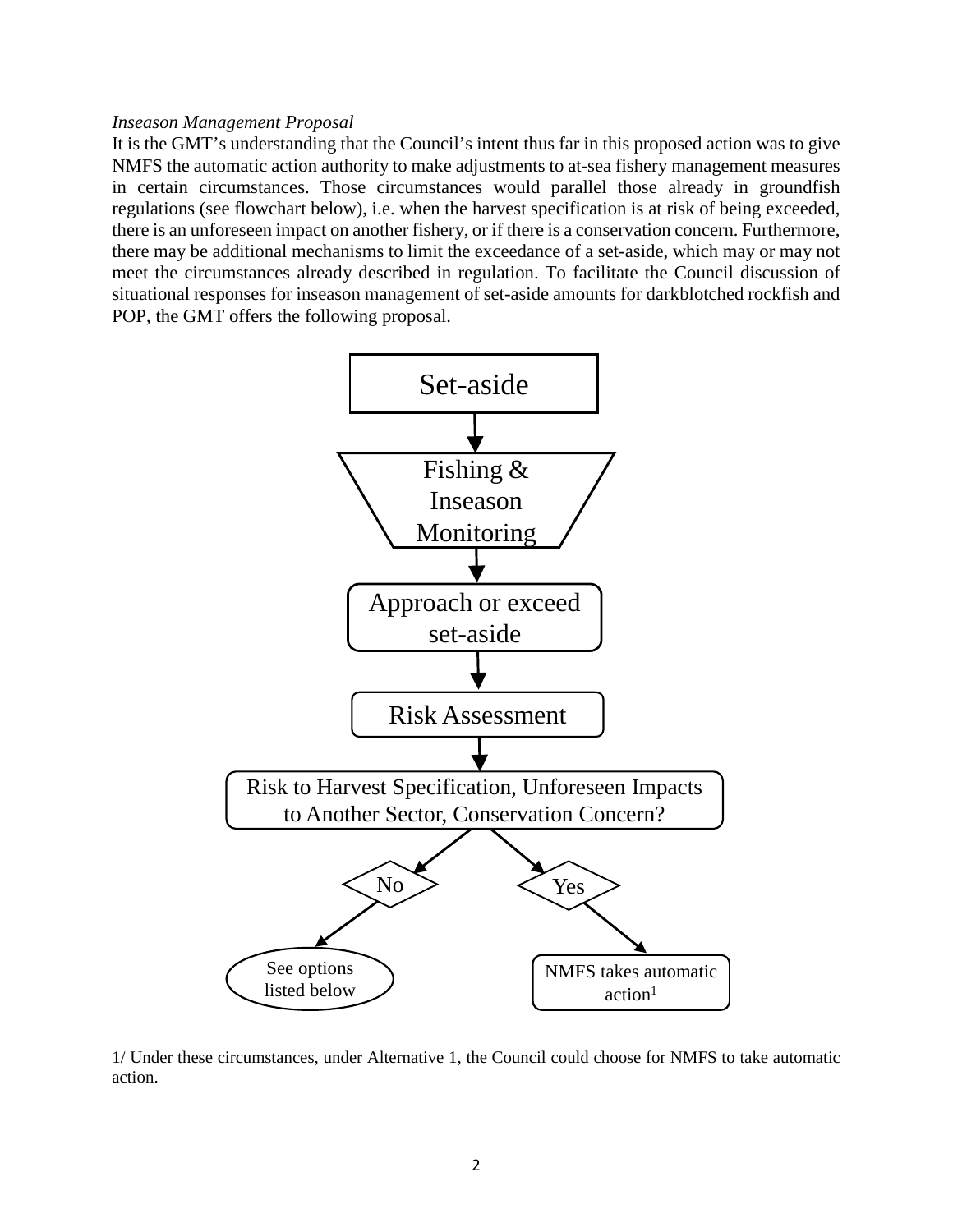If there is not a risk to a harvest specification, unforeseen impacts to another sector, or a conservation concern, there are several options for the Council to choose as the mechanism for NMFS to take automatic action if a sector is projected to or has already exceeded the set aside amount. The GMT examined both historical catch data from 1997-2008 and the bootstrap results presented in the WDFW Report in order to develop options for automatic action.

#### *Historical Data*

From 1997-2008, both at-sea sectors operated under a sector specific whiting allocation with no sector specific bycatch caps; therefore, this could be seen as the best indication of what bycatch might be under potential relaxed avoidance measures under Alternative 1. Figures 1 and 2 show the distribution of the daily cumulative sum of darkblotched rockfish and POP, respectively, and are intended to provide an estimate of what might happen within 24 hours, or the time it could take to reconcile the catch and react as data is uploaded to NORPAC within a day. During the majority of days explored, there were no landings of either species, and in 99 out of 100 days, landings were less than 1 mt. However, historical data does show that each sector can take multiple tons within a day, albeit infrequently.



**Figure 1. Distribution of daily cumulative landings of darkblotched rockfish by the at-sea sectors prior to bycatch caps (1997-2008). This figure shows that the majority of daily catches are less than 0.5 mt, but have been on rare occasions up to 6 mt for CP and ~2 mt for MS.**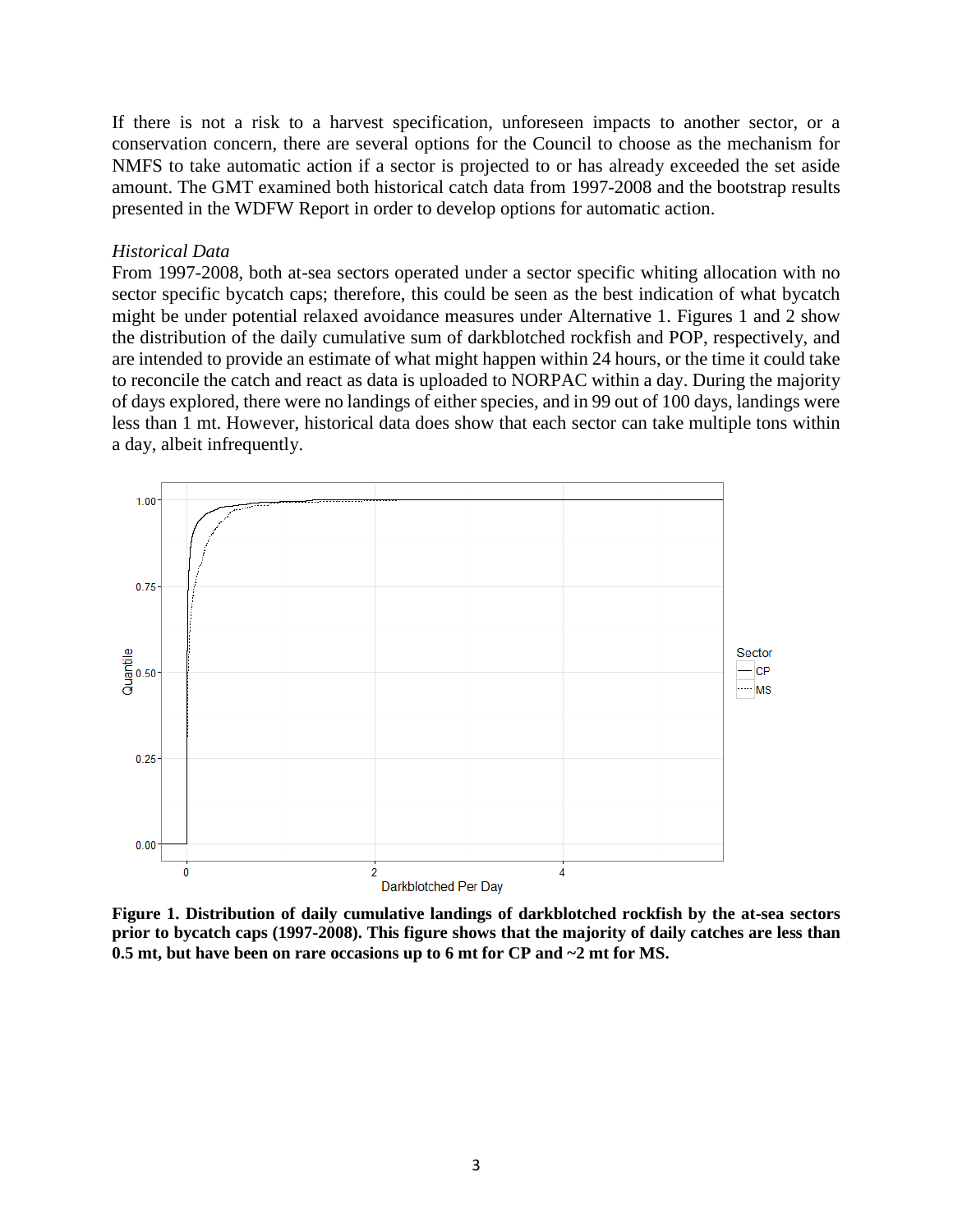

**Figure 2. Distribution of daily cumulative landings of Pacific ocean perch by the at-sea sectors prior to bycatch caps (1997-2008). This figure shows that the majority of total daily catches sum to less than 0.5 mt, but have been on rare occasions up to ~10 mt for CP and ~5 mt for MS.**

<span id="page-3-0"></span>**Table 1: Selected quantiles of daily cumulative landings (mt) by sector for darkblotched and POP. Similar to the Figures 1 and 2, this table shows that daily catches are typical low (less than 1 mt 99 percent of the time), but have been much higher in rare circumstances.**

|          | <b>Darkblotched Rockfish</b> |           | <b>POP</b> |           |  |
|----------|------------------------------|-----------|------------|-----------|--|
| Quantile | $\bf CP$                     | <b>MS</b> | $\bf CP$   | <b>MS</b> |  |
| 0.5      | $\theta$                     | 0.01      | 0          | 0         |  |
| 0.75     | 0.01                         | 0.08      | 0.01       | 0.03      |  |
| 0.9      | 0.06                         | 0.26      | 0.05       | 0.16      |  |
| 0.99     | 0.67                         | 0.9       | 0.75       | 0.79      |  |
| 0.9999   | 5.41                         | 2.43      | 9.93       | 1.24      |  |

### *Bootstrap Simulations*

To provide additional information in evaluating an option for when an automatic action is necessary, the Council should refer to Tables 4 and 6 under Scenario 4 in the WDFW Report which show the results of the bootstrap when only the whiting allocation was used as a closure for each sector. Furthermore, Table 9 shows the results of the bootstrap simulation for differences in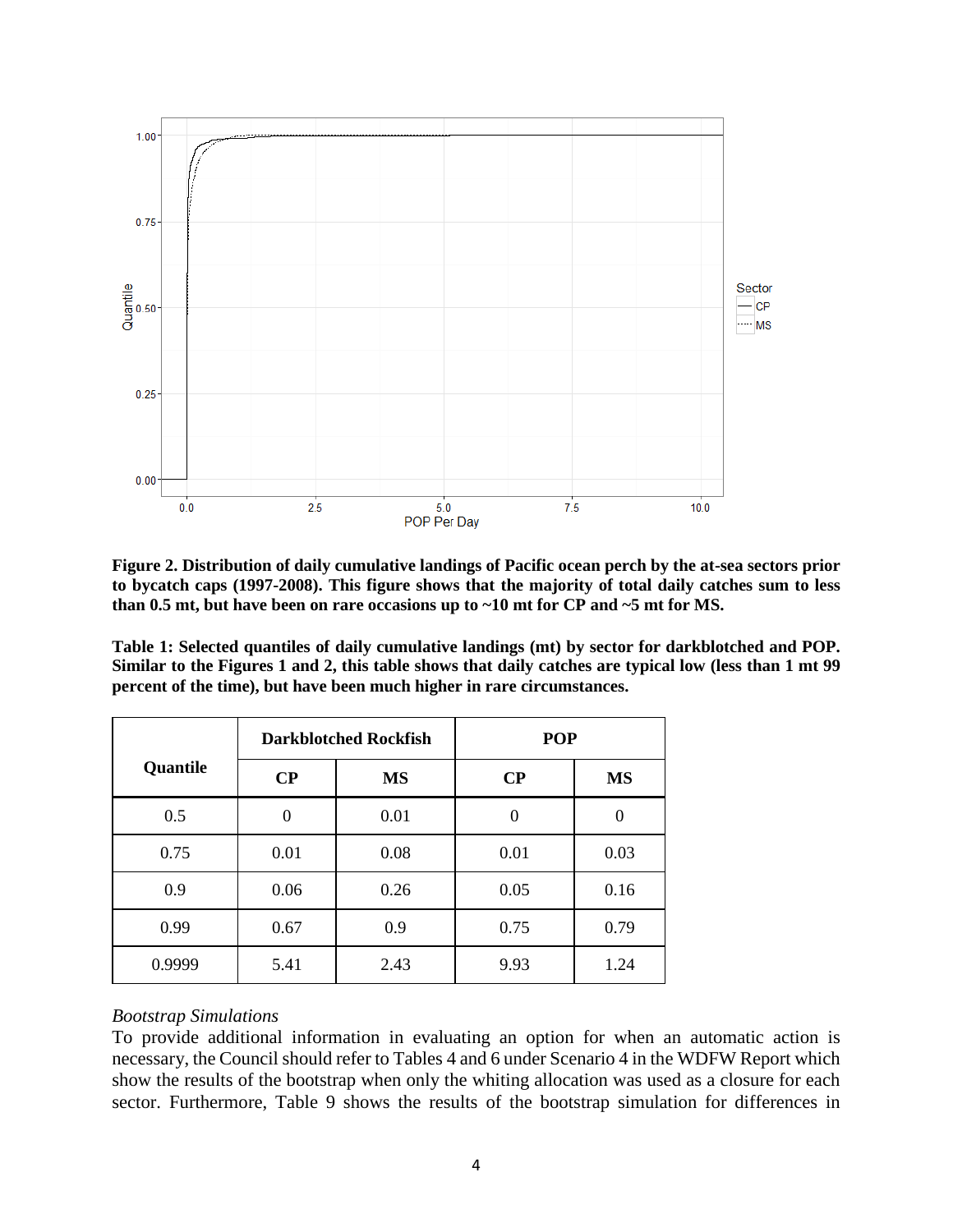combined catch and allocation (i.e. the probability of how much the sectors could exceed their combined allocation).

The GMT provides the Council with the following options to provide NMFS with direction on when to take automatic inseason action.

### Option A: Transfer from off-the-top deduction or other at-sea sector

Currently, the Council can move unused off-the-top deductions (i.e. research, buffer) to any sector during routine inseason action. Currently, the NMFS Regional Administrator can move allocations between at-sea sectors if one sector has concluded fishing for the season. In 2014, the Regional Administrator moved allocations based on a sector commitment to cease fishing when a portion of the allocation was attained (the catcher/processor sector in 2014, darkblotched rockfish). Note that Option A could be considered and selected with the following options.

## Option B: Set-aside is projected to be achieved or exceed by a **specific amount**.

The Council could direct NMFS to take inseason action to institute either a bycatch reduction area (BRA) or a closure if the set aside is exceeded by a specific amount of tonnage. The GMT recommends the Council consider a 5 metric ton overage allowance for each sector and species. This would account for a majority of the high daily catches during the era without bycatch caps (Figures 1 and 2; [Table 1\)](#page-3-0) and would increase the chances of attaining the whiting allocations per the bootstrap simulation results.

Option C: Set-aside is projected to be achieved or exceed by a **specific portion of the buffer** In 2017 and 2018, there is a 50 mt buffer for darkblotched rockfish and 25 mt buffer for POP for unforeseen groundfish mortality events. As shown in Table 9, the "worst case" overage, or the 1 in-10,000 chance, of both sectors exceeding the combined set aside value is 9.5 mt for darkblotched rockfish and 50.7 mt for POP. There is a 1-in-20 chance that the sectors will reach a combined 13.9 mt over the allocations.

Therefore, the Council could consider recommending that NMFS take action when a sector is projected to attain, or exceed, 10 mt of darkblotched rockfish, or 1/5th of the buffer. For POP, the buffer is half of the "worst case" simulated season; however, the Council could consider a 15 mt allowance over the set aside amount for POP.

## Option D: Set-aside is projected to be achieved or exceed by a **specific percentage of the set aside amount**

Additionally, the Council could consider recommending a specific percentage for automatic action based on the set-aside amount. The GMT notes that by the Council selecting a percentage for a reaction mechanism, the values can change automatically with the changes in ACLs.

[Table 2](#page-5-0) shows the allocations for darkblotched rockfish and POP by sector for 2017 and 2018, and the resulting amount if they were allowed to exceed by a certain percentage.